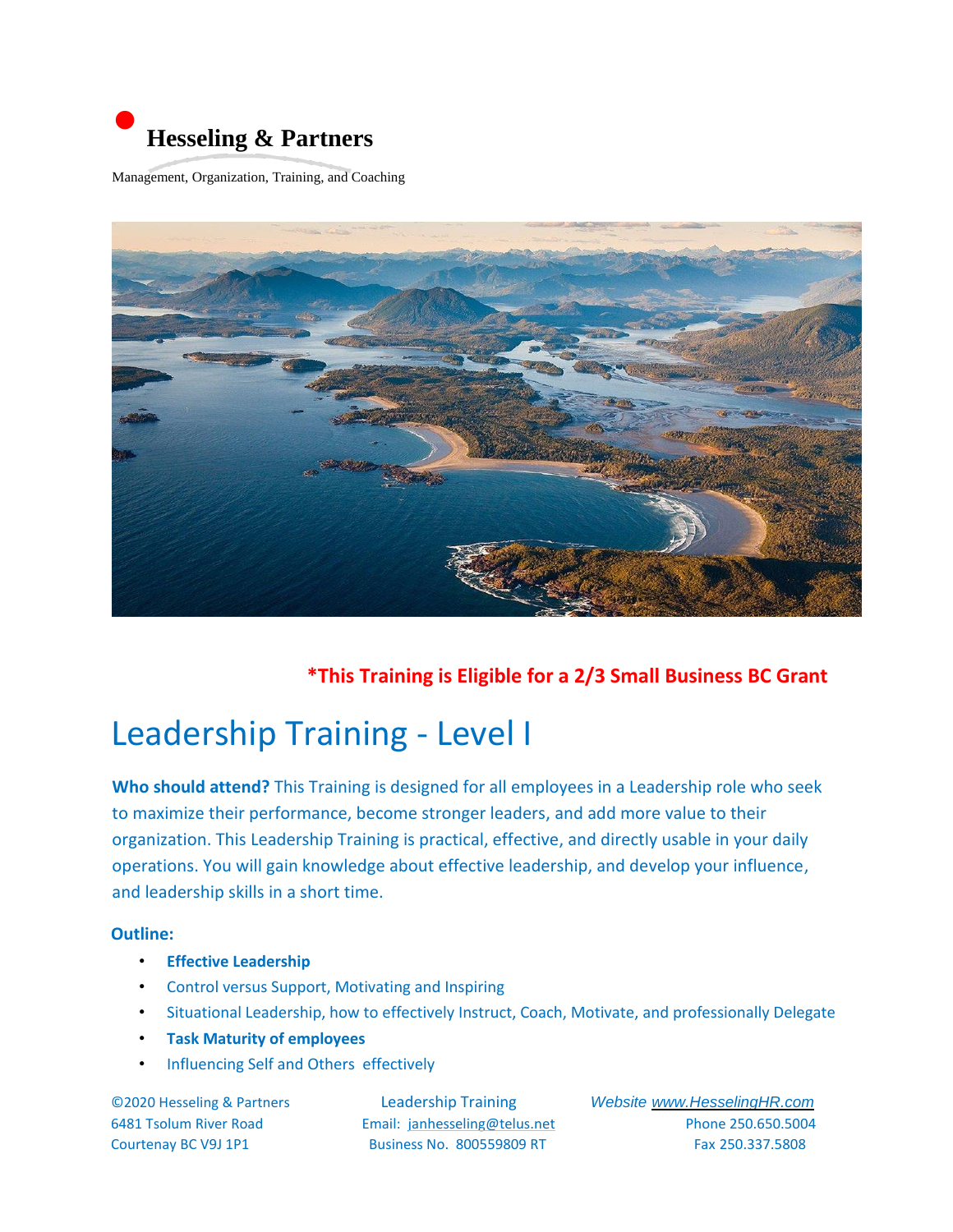- Feedback that works *Confronting with Respect*
- Handling difficult employee conversations like e.g. poor job performance, discipline, etc.
- **How to Create a well-performing Team**
- Introduction Conflict Resolution an interest-based approach

Designed to maximize the performance of all employees in a Leadership role, this training will boost their Leadership Skills, and provide a versatile toolkit to adequately handle an array of HR issues. Attendees will become stronger leaders by influencing others more positively, building stronger teams, and adding more value to their organizations.

#### **"Pleasure in the job puts perfection in the work." – Aristotle, Greek Philosopher 384 B.C.**

The training starts regularly in 2020. Successful completion of the curriculum results in a **Certificate of Completion**, at no extra costs. The training is offered in a weekly sequence of 8 x 2-hour workshops. Learning objectives are met with practical, personalized homework assignments. The workbook is provided with the costs of programming.

We charge \$ 2,925 + 5% GST per candidate, every second candidate from the same company will get a 25% reduction. The amounts for this professional education investment are deductible from taxes.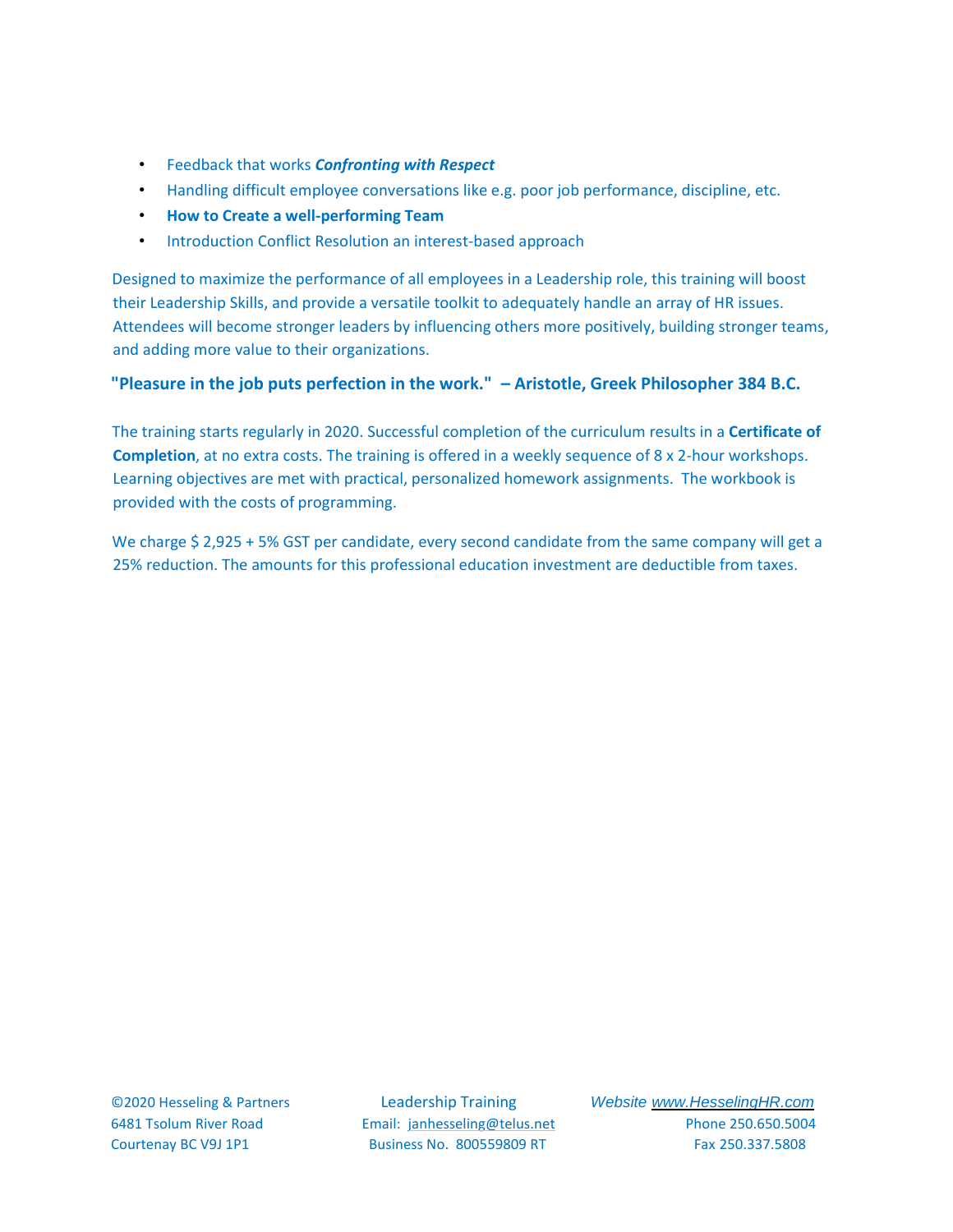### Jan Hesseling BIO



**Jan Hesseling** is a *Business Consultant - Trainer - Coach* and a Human Resources Professional with wide HR management experience gained in different industries in Europe and Canada. His clients are in the Oil and Gas Industry where he provided Recruiting, In the Transportation Industry providing Leadership Training in; Teambuilding and Successful influencing others. In the Forest Industry providing Recruiting. In the IT Industry providing Sales Training, Cooperation Skills, and Leadership Skills Training. For Railroad Companies, he provides Conflict Resolution, Cooperation, and Practical Leadership Skills Training. For the Healthcare Industry, he provides Leadership Coaching on various management levels, and Self-Management workshops for long term addicted clients. For Financial Services and Government, he trains Advisory Skills for consultants.

His Leadership Training is a gem collection of practical influencing tools combined.

His HR knowledge, experience, and passion for helping organizations will save you time and money and let you focus on what your business does best. His forte is energizing and training people in boosting mutual (Self)-Respect and (Self)-Understanding, Appreciation, and Trust with anyone, using empathy as a tool to create more Cooperation. He applies an Interest-Based Approach to solve conflicts successfully. He is passionate about helping organizations develop workplaces where people are respected, valued, and recognized. He will help you create a more productive and engaged workforce, where you and your employees, and your business will flourish.

Website; *www.HesselingHR.com*